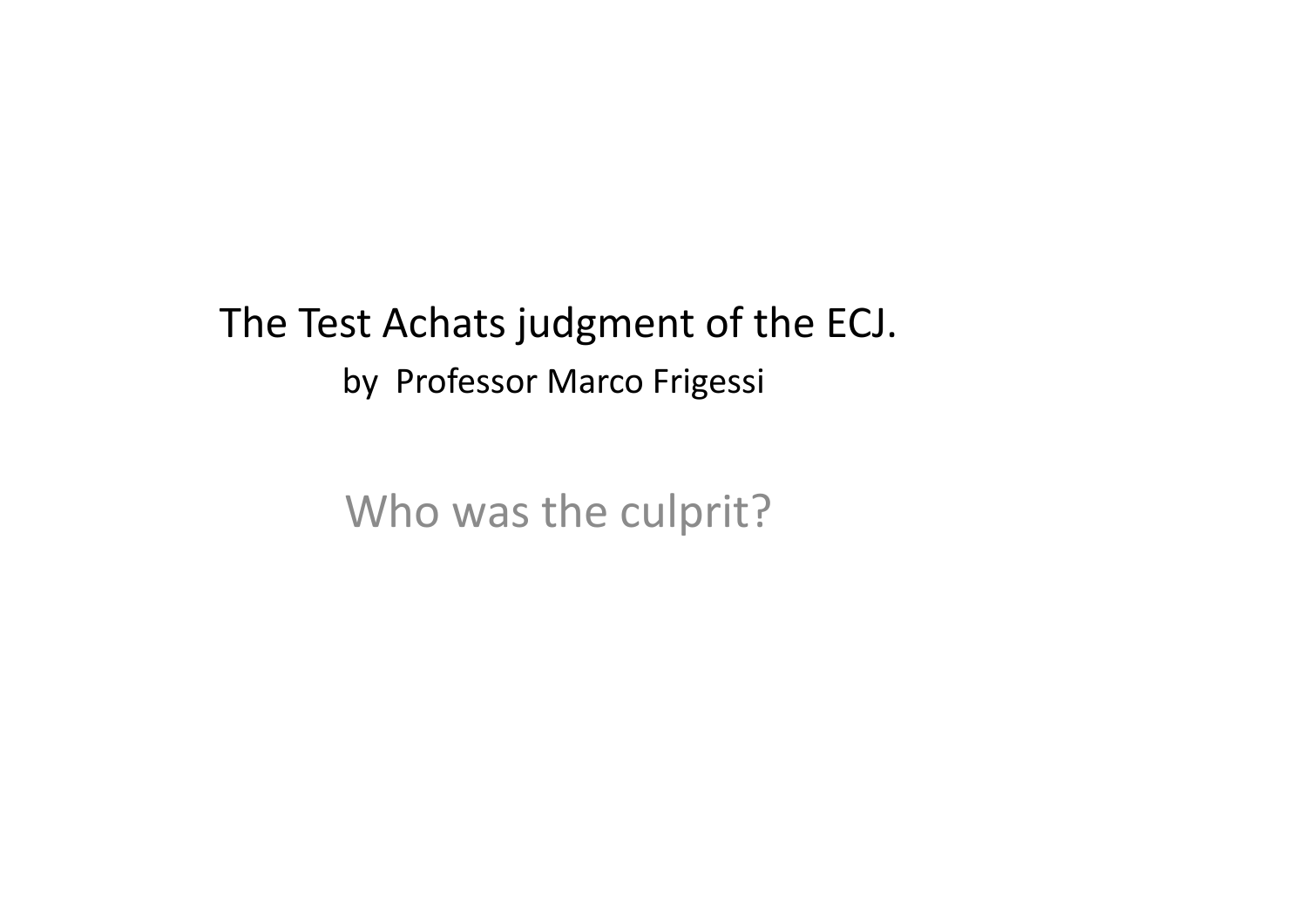#### Gender as a risk assessment criterion

In Italy the principle that individual risk related attributes, such as gender and age, are taken into account, is considered one of the fundamental principles of insurance. Insurance companies cannot underwrite and price risks that they cannot assess and analyse.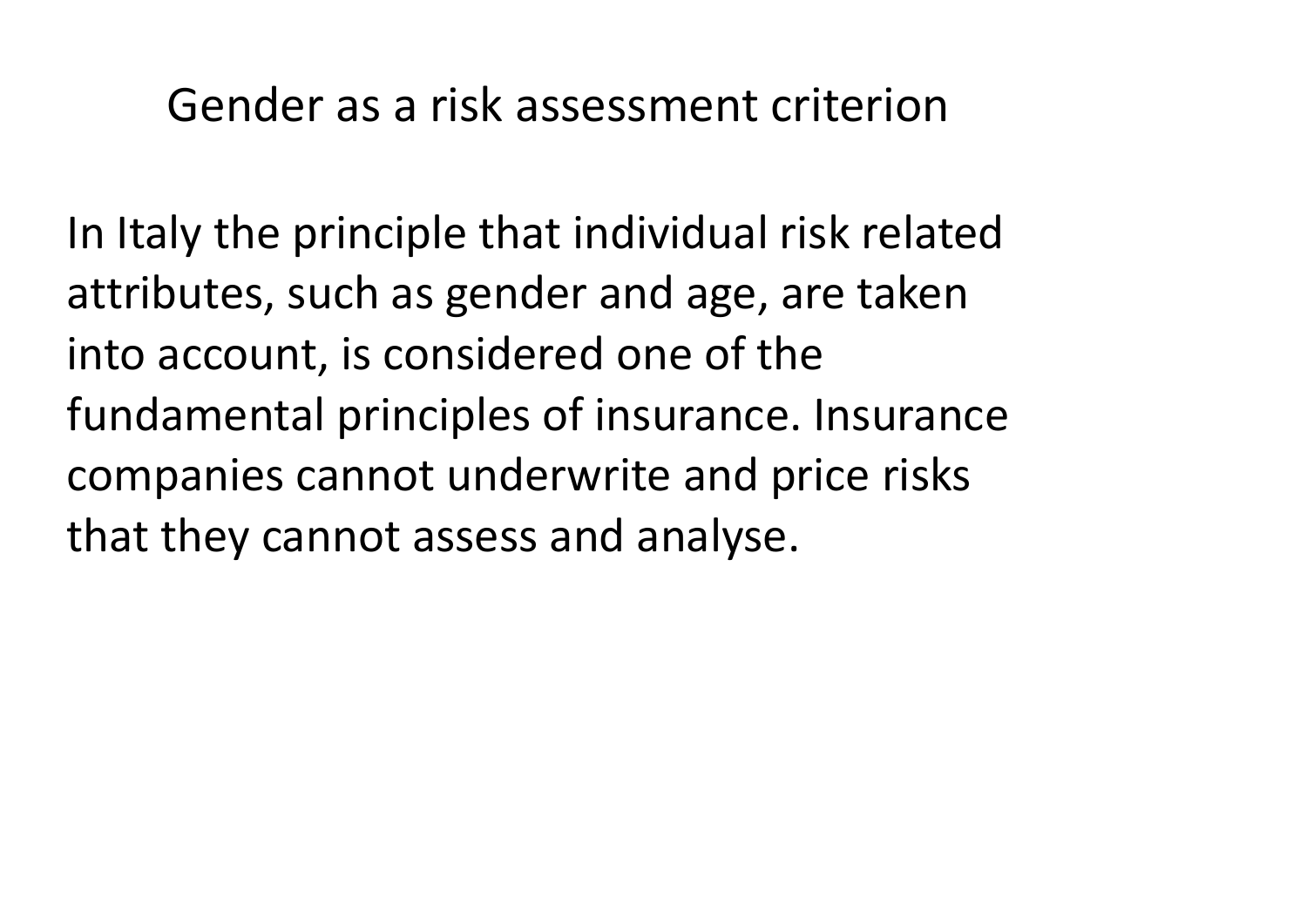### Examples

- Motor insurance, young women have lower claims rates than men of the same age, therefore the paid lower premiums.
- Women live circa around five years longer than men, they paid considerably lower term life insurance premiums for the same amount of cover in the event of death.
- For the same reason above (5-years longer life expectancy), women pay higher premiums for annuity insurance than men if they wish to get the same monthly pension, because, from a statistical perspective, this pension will have to be paid out for longer.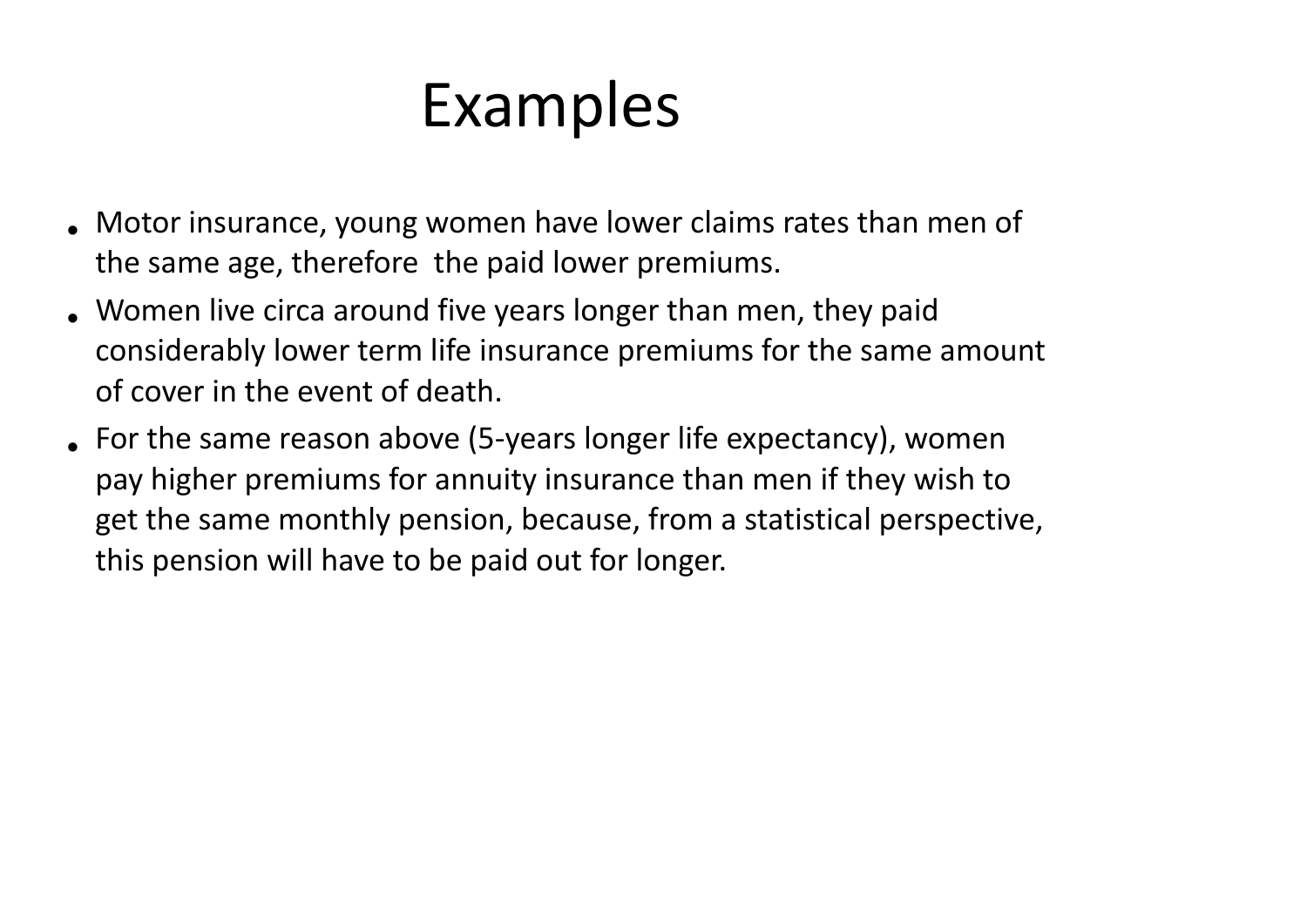### Impact of Test Achats

- After the judgment Test Achats of the ECJ of 1 March 2011, the gender factor in so longer used by Italian insurers for pricing the product
- There has been a general leveling up of premiums paid for the considered insurance products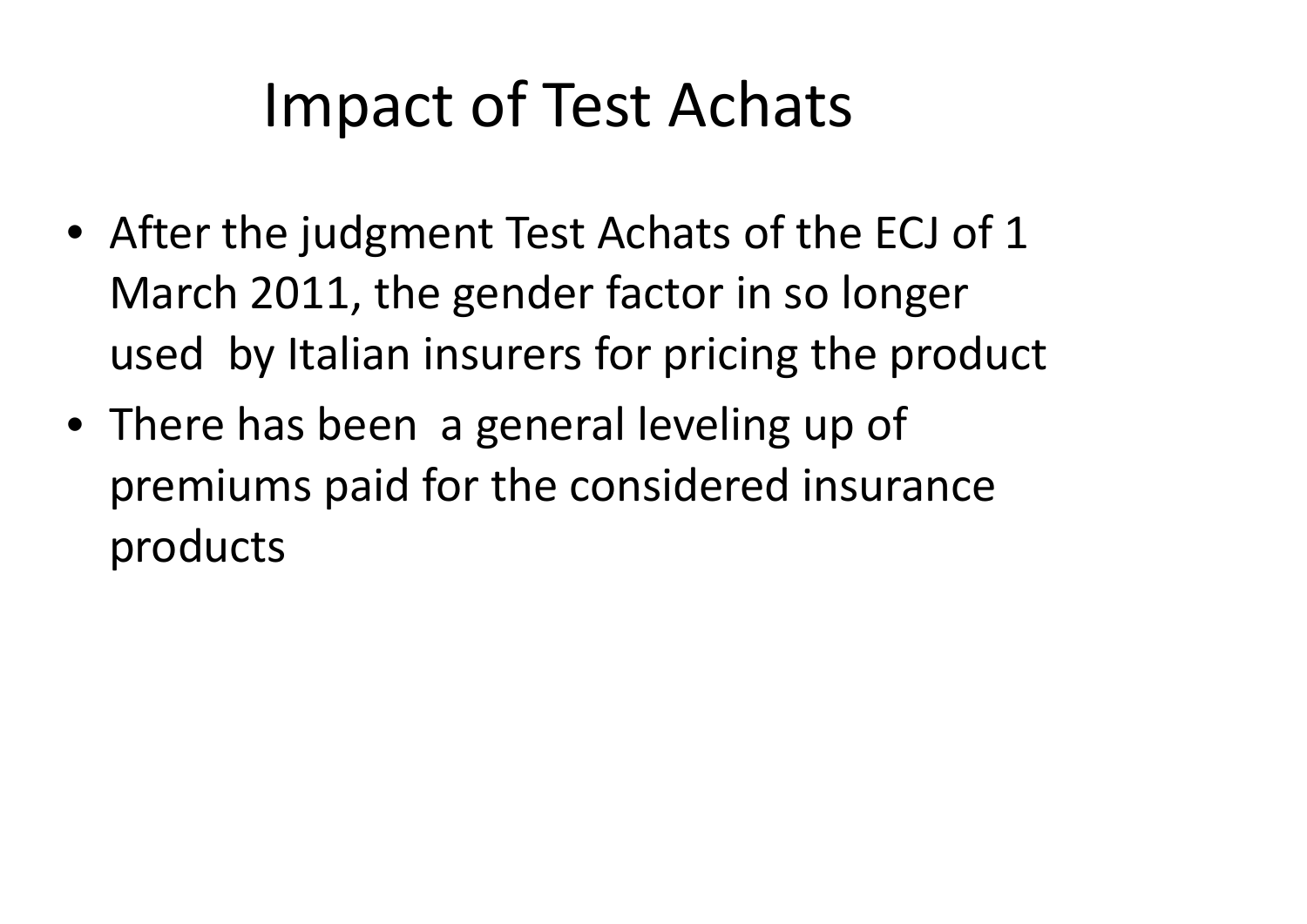# WHO WAS THE CULPRIT ?

- Most of the criticism was against the Court.
- My opinion: the culprit was the EU legislator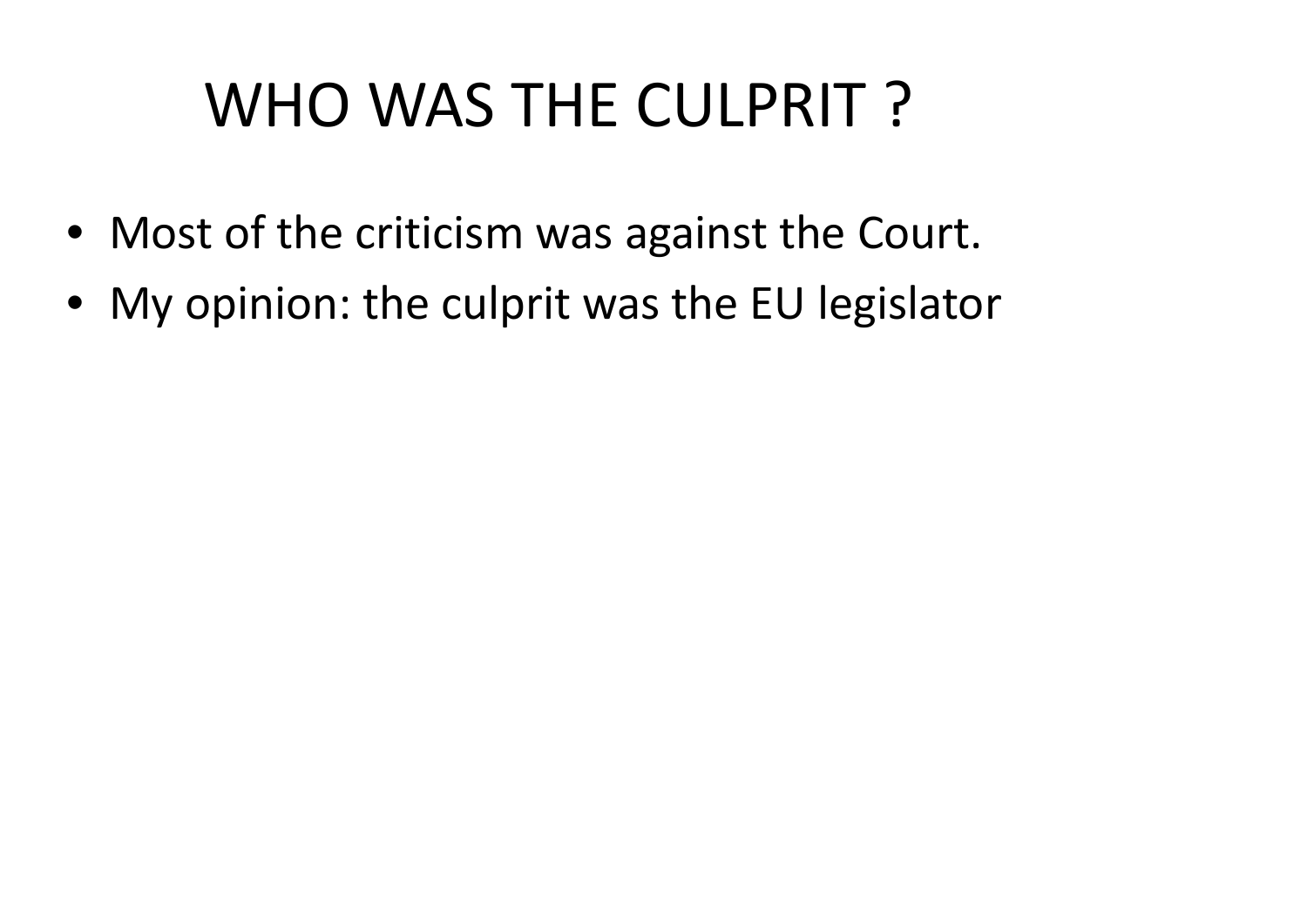# Article 5 1

- Art. 5 actuarial factors
- 1. Member States shall ensure that in all new contracts concluded after 21 December 2007 at the latest, the use of sex as a factor in the calculation of premiums and benefits for the purposes of insurance and related financial services shall not result in differences in individuals' premiums and benefits.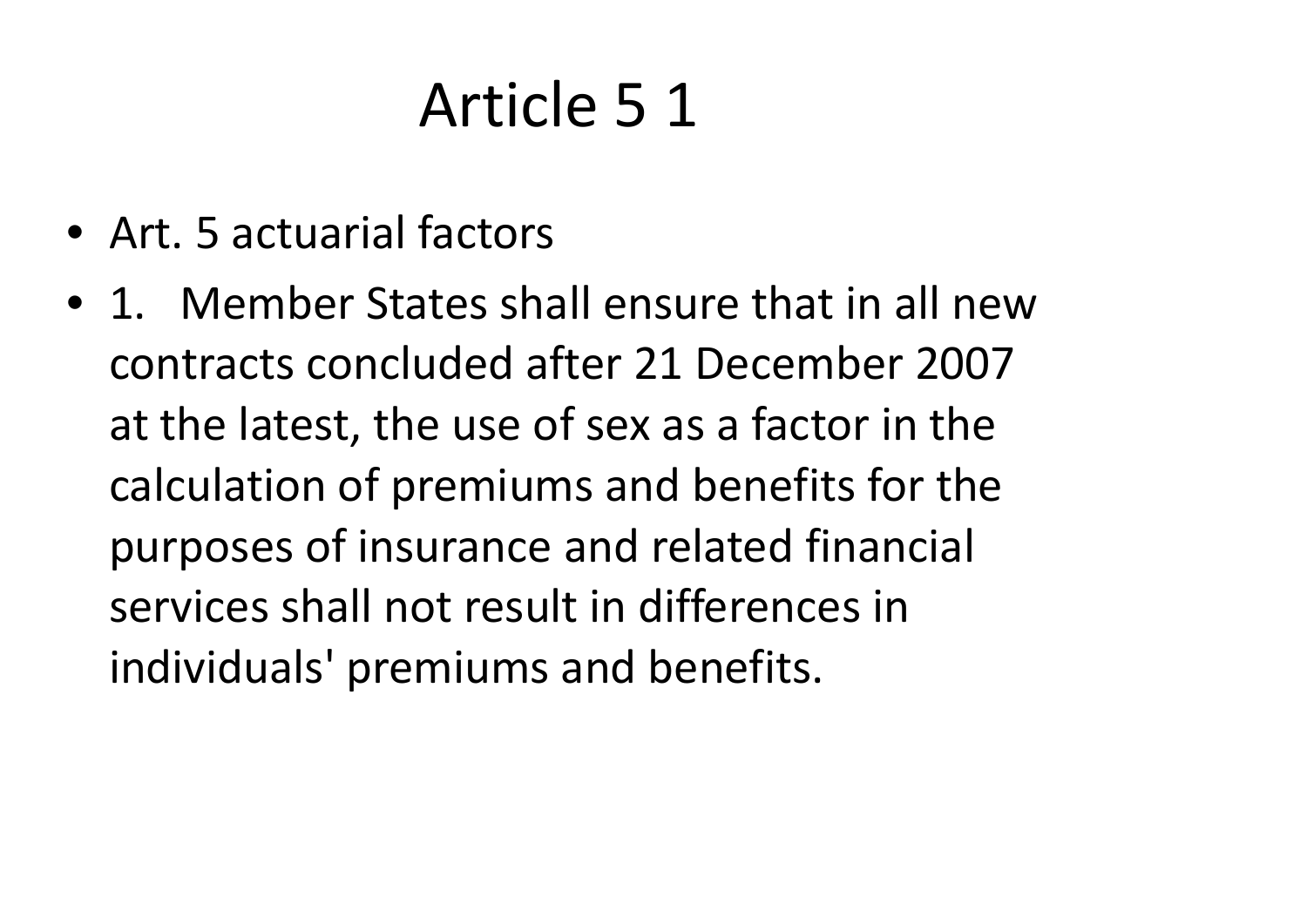### Article 5 2

• 2. Notwithstanding paragraph 1, Member States may decide before 21 December 2007 to permit proportionate differences in individuals' premiums and benefits where the use of sex is a determining factor in the assessment of risk based on relevant and accurate actuarial and statistical data. The Member States concerned shall inform the Commission and ensure that accurate data relevant to the use of sex as a determining actuarial factor are compiled, published and regularly updated. These Member States shall review their decision five years after 21 December 2007, taking into account the Commission report referred to in Article 16, and shall forward the results of this review to the Commission.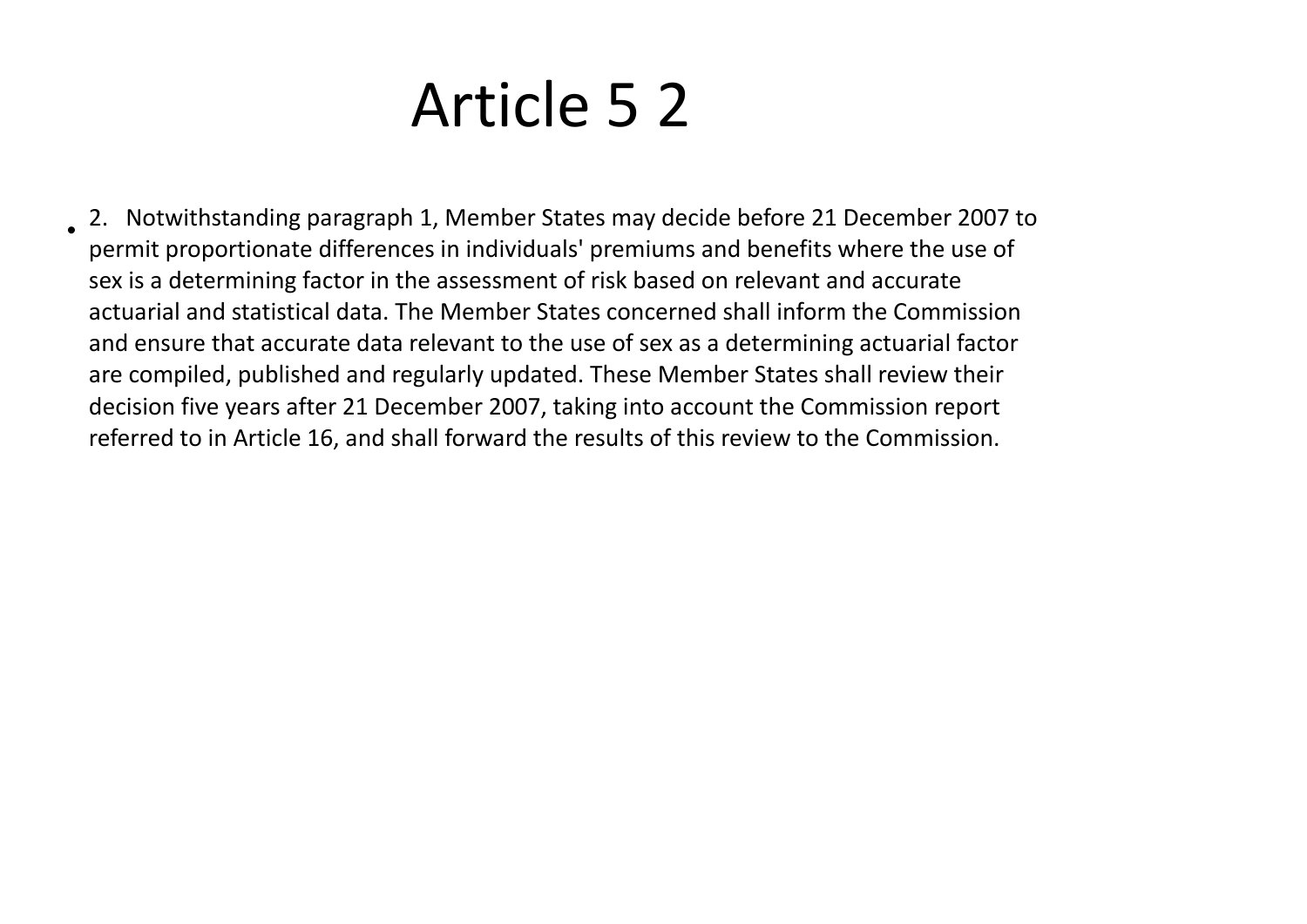## The judgment

30 It is not disputed that the purpose of Directive 2004/113 in the insurance services sector is, as is reflected in Article 5(1) of that directive, the application of unisex rules on premiums and benefits. Recital 18 to Directive 2004/113 expressly states that, in order to guarantee equal treatment between men and women, the use of sex as an actuarial factor must not result in differences in premiums and benefits for insured individuals. Recital 19 to that directive describes the option granted to Member States not to apply the rule of unisex premiums and benefits as an option to permit 'exemptions'. **Accordingly, Directive 2004/113 is based on the premiss that, for the purposes of applying the principle of equal treatment for men and women, enshrined in Articles 21 and 23 of the Charter, the respective situations of men and women with regard to insurance premiums and benefits contracted by them are comparable.**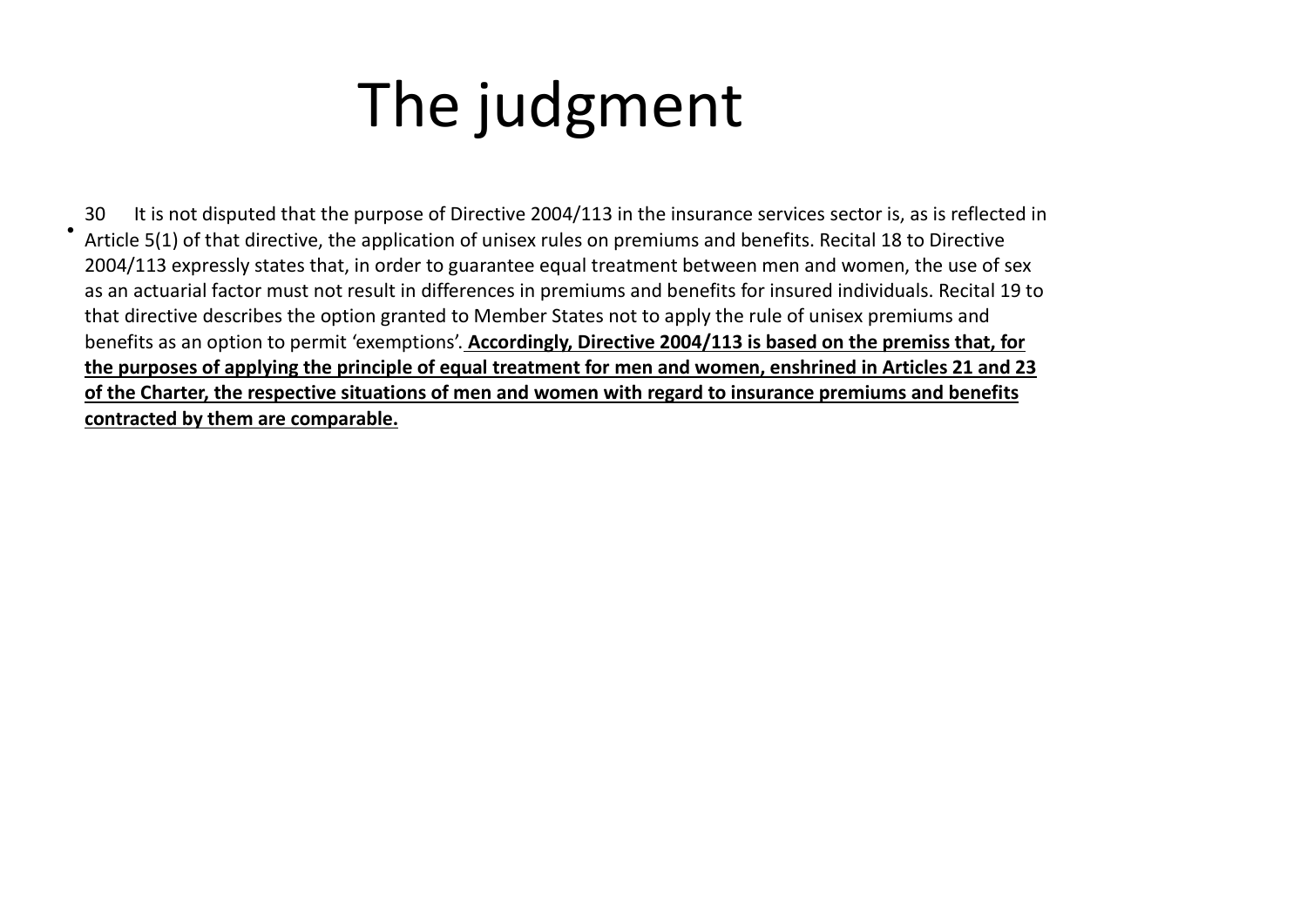## The Judgment

- Accordingly, there is a risk that EU law may permit the derogation from the equal treatment of men and women, provided for in Article 5(2) of Directive 2004/113, to persist indefinitely.
- 32 Such a provision, which enables the Member States in question to maintain without temporal limitation an exemption from the rule of unisex premiums and benefits, works against the achievement of the objective of equal treatment between men and women, which is the purpose of Directive 2004/113, and is incompatible with Articles 21 and 23 of the Charter of Fundamental Rights of the European Union.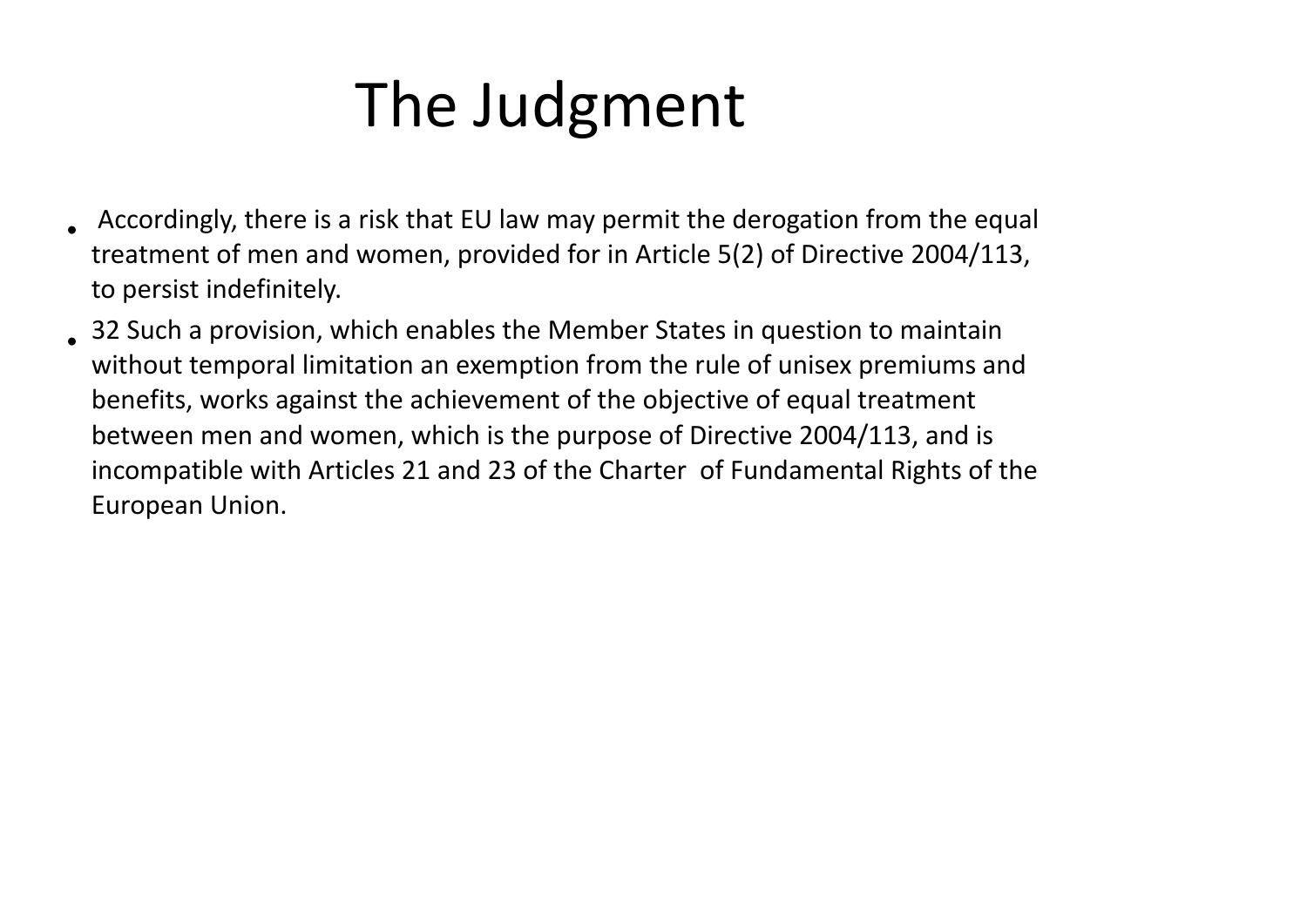# The meaning of Test Achats

- The ECJ did not confirm the thesis of the *advocate generale* who opposed the use of gender as a risk factor. The ECJ declares the regime ineffective on the inconsistency in directive 113/2004.
- UN VERO PASTICCIO!
- The European legislator would have had to specify in the directive the types of insurance contracts exempted from the application of the principle of unisex premiums. Such a legislative technique would reflect a clear legislative policy choice, as such, in principle, to be only accepted by the Court.